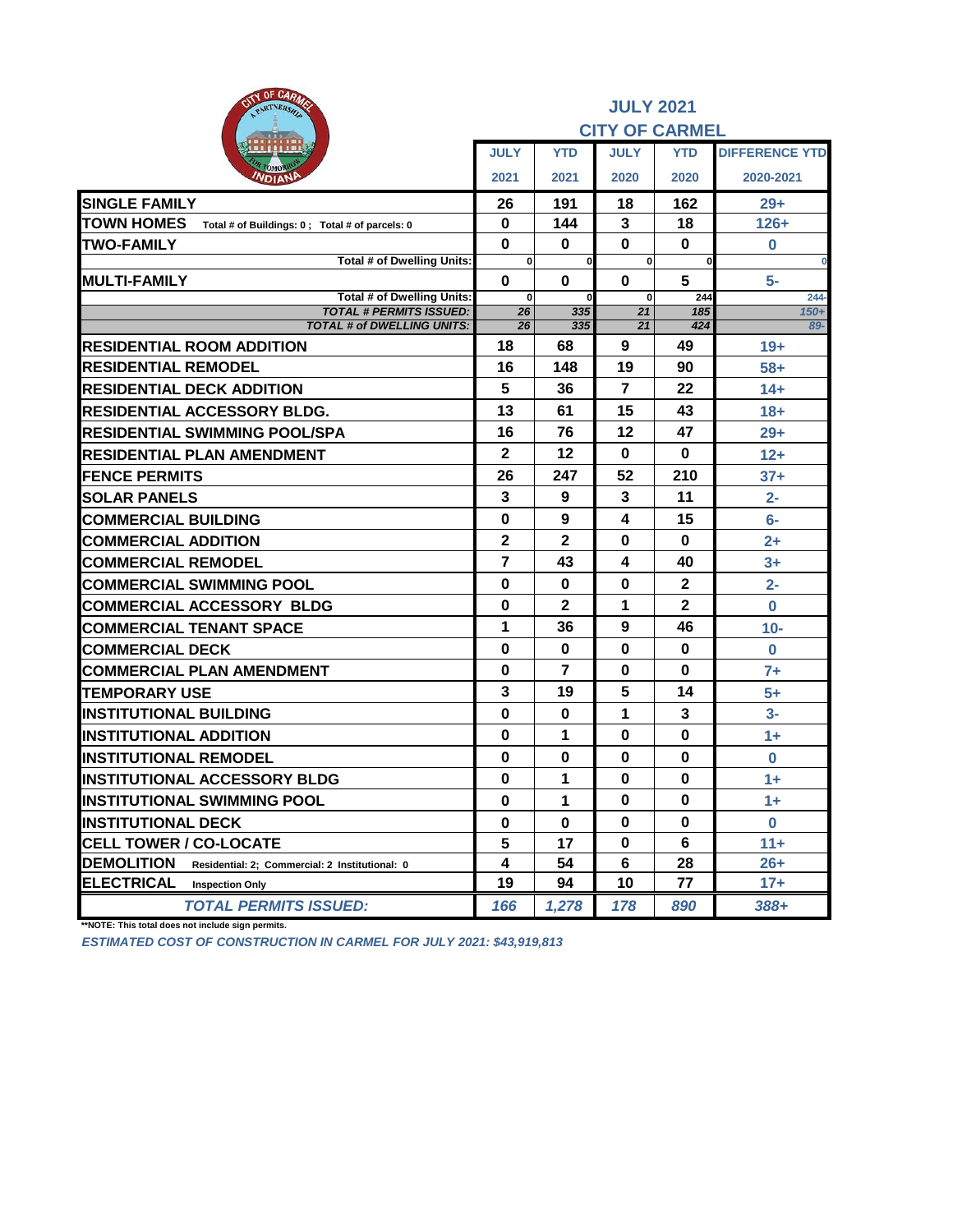# **D.O.C.S. BUILDING PERMIT ACTIVITY JULY 2021**

*COMMERCIAL, INSTITUTIONAL, & MULTI-FAMILY - NEW STRUCTURES, ACCESSORY BUILDINGS, ADDITIONS, TENANT FINISHES, REMODELS, POOLS, DECKS (Institutional includes churches, schools & public libraries)*

*Type of Construction Total Permits Issued*

# **COMMERCIAL PERMITS ISSUED**

#### **COMMERCIAL / INSTITUTIONAL ADDITION:…………..……….……...…….........................................................................................................2**

- *● Tom Wood Powersports, 3510 E. 96th St.*
- *● Carmel High School Performing Arts Center, 520 E. Main St.*

#### **COMMERCIAL / INSITUTIONAL TENANT FINISH / REMODEL:…………..……....................................................................................................8**

- *● Carmel Fire Department Station #41, 2 Civic Square*
- *● Forum Credit Union, 2259 E. 116th St.*
- *● Christopher Scott Homes, 200 S. Rangeline Rd. #123*
- *● Kimley-Horn, 250 E. 96th St. #580*
- *● South College on Penn, 301 Pennsylvania Pkwy.*
- *● College Park Church, 2606 W. 96th St.*
- *● Delta Faucet, 55 E. 111th St.*
- *● Element Three, 571 Monon Blvd.*

# **COMMERCIAL CERTIFICATES OF OCCUPANCY ISSUED**

| <b>COMMERCIAL NEW STRUCTURE</b> |  |
|---------------------------------|--|
|                                 |  |

*● Christian Brothers Automotive, 10860 N. Michigan Rd.*

# **COMMERCIAL TENANT FINISH / REMODEL:……………..…….………………………..........................................................................................10**

- *● Midwest ISO, 701 City Center Dr.*
- *● My Salon Suite, 800 S. Rangeline Rd. #290*
- *● PROSE Weston Pointe, 10895 N. Michigan Rd. #140*
- *● Onyx+East Showroom, 1000 3rd Ave SW #120 & #140*
- *● Midwest ISO, 720 City Center Dr.*
- *● Carmel Eye Care, 14560 River Rd. #120*
- *● David Wood Dental, 266 Medical Dr.*
- *● MedVet Indianapolis, 9650 Mayflower Park Dr.*
- *● American Pain Consortium, 11595 N. Meridian St. #400*
- *● United Fidelity Bank, 800 S. Rangeline Rd. #120*

# **D.O.C.S. BUILDING & SIGN ACTIVITY BY YEAR**

|                                              | <b>JULY 2021</b> | <b>JULY 2020</b> | <b>JULY 2019</b> | <b>JULY 2018</b> | <b>JULY 2017</b> |
|----------------------------------------------|------------------|------------------|------------------|------------------|------------------|
| <b>TOTAL BUILDING PERMITS ISSUED:</b>        | 166              | 178              | 164              | 174              | 126              |
| <b>TOTAL FENCE PERMITS ISSUED:</b>           | 26               | 52               | 39               | 31               | 16               |
| <b>TOTAL SIGN PERMITS:</b>                   | 24               | 32               | 21               | 29               | 23               |
| <b>TOTAL PUBLIC EVENT BANNERS:</b>           |                  | 4                |                  |                  | 10               |
| <b>BUILDING INSPECTIONS PERFORMED:</b>       | 604              | 531              | 555              | 680              | 550              |
| <b>BUILDING PLAN REVIEWS:</b>                | 133              | 175              | 117              | 141              | 112              |
| <b>PUBLIC REQUEST FOR INFORMATION (RFI):</b> | 89               | 58               | 41               | 44               | 31               |

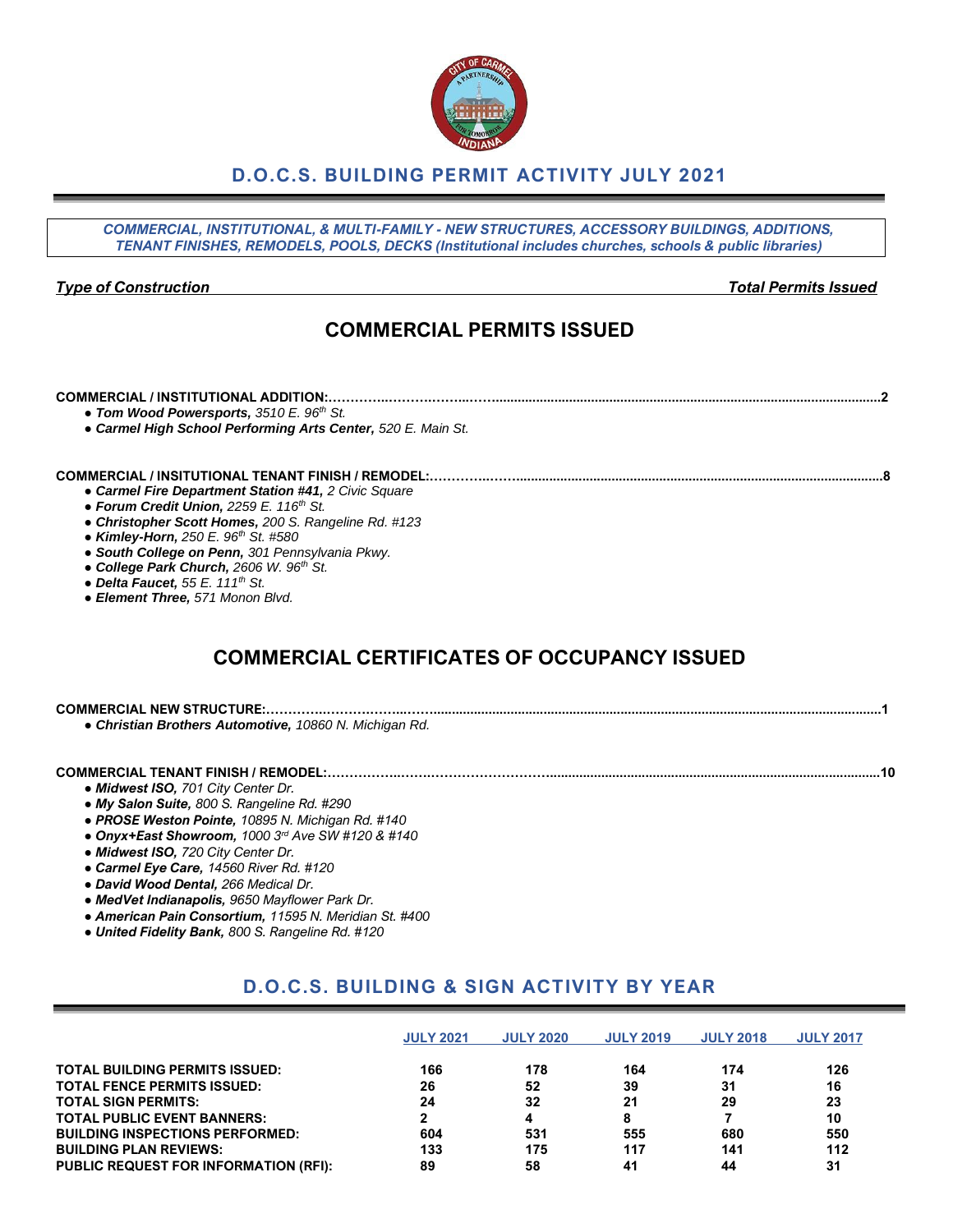

# **D.O.C.S. CODE ENFORCEMENT ACTIVITY JULY 2021**

# *CODE EN FORCEMEN T TA SK REPOR T SUMMARY FOR JULY 2021*

| <b>COMPLAINTS RECEIVED</b> | <b>TOTAL:</b> | <b>INSPECTION STATISTICS</b> |                       |               | <b>TOTAL:</b> |  |  |
|----------------------------|---------------|------------------------------|-----------------------|---------------|---------------|--|--|
| EMAIL                      | 24            | <b>NEW CASES</b>             |                       |               | 140           |  |  |
| "MY CARMEL" APP            | 15            | INITIAL INSPECTIONS          |                       |               | 130           |  |  |
| <b>PHONE</b>               | 19            | <b>ABATEMENT</b>             |                       |               | 4             |  |  |
| <b>REFERRAL</b>            | $\mathbf 0$   | INITIAL VIOLATION NOTICE     |                       |               | 70            |  |  |
| <b>STAFF</b>               | 82            |                              | <b>RE-INSPECTIONS</b> |               |               |  |  |
| <b>WALK-IN</b>             | 0             | CLOSED CASES                 |                       |               | 147           |  |  |
| <b>INSPECTIONS BY AREA</b> | <b>WEST</b>   | <b>CENTRAL</b>               | <b>EAST</b>           | <b>TOTAL:</b> |               |  |  |
| <b>NEW CASES</b>           | 25            | 67                           | 48                    | 140           |               |  |  |
| INITIAL INSPECTIONS        | 20            | 61                           | 49                    | 130           |               |  |  |
| <b>RE-INSPECTIONS</b>      | 98            | 187                          | 160                   | 445           |               |  |  |
| <b>CLOSED CASES</b>        | 19            | 73                           | 55                    | 147           |               |  |  |

### *CODE EN FORCEM EN T M ONTHLY R EPORT FOR JULY 2021*

| <b>TYPE OF COMPLAINT/VIOLATION</b> | <b>NEW CASES</b> | <b>TYPE OF COMPLAINT/VIOLATION</b> | <b>NEW CASES</b> |
|------------------------------------|------------------|------------------------------------|------------------|
| <b>BUILDING CODE VIOLATIONS</b>    | 3                | PROPERTY MAINTENANCE               | 9                |
| <b>COMMERCIAL VEHICLE</b>          |                  | RECREATIONAL VEHICLE               | 9                |
| <b>DUMPSTER</b>                    | 2                | RIGHT-OF-WAY OBSTRUCTION           | 4                |
| <b>FARM ANIMALS</b>                | 0                | <b>SIDEWALK</b>                    |                  |
| <b>FENCE VIOLATION</b>             | 5                | <b>SIGNS</b>                       | 129              |
| <b>GRASS OR WEEDS</b>              | 41               | <b>TRASH/DEBRIS</b>                | 29               |
| <b>HOME OCCUPATION</b>             | 2                | UNSAFE BUILDING                    | 0                |
| NOISE REGULATIONS                  |                  | <b>JUNK VEHICLE</b>                | 3                |
| OPEN AND ABANDONED                 | 0                | ZONING USE VIOLATIONS              |                  |
| <b>OUTDOOR STORAGE</b>             | 29               | SNOW AND ICE REMOVAL               | 0                |
| PARKING IN LAWN/GREENBELT          | 9                | <b>OTHER</b>                       | 8                |
|                                    |                  | <b>TOTAL</b>                       | 292              |

**FORECLOSURE MONITORING SUMMARY FOR JULY 2021** 

| <b>COMPLAINTS RECEIVED</b> | <b>TOTAL:</b> |
|----------------------------|---------------|
| <b>NEW CASES</b>           |               |
| INITIAL INSPECTIONS        |               |
| ABATEMENT                  | ი             |
| INITIAL VIOLATION NOTICE   | O             |
| RE-INSPECTIONS             | 1             |
| CLOSED CASES               |               |

| <b>FORECLOSURE STATISTICS</b> | <b>WEST</b> | <b>CENTRAL</b> | <b>EAST</b> | <b>TOTAL:</b> |
|-------------------------------|-------------|----------------|-------------|---------------|
| <b>NEW CASES</b>              |             |                |             |               |
| INITIAL INSPECTIONS           |             |                |             |               |
| <b>RE-INSPECTIONS</b>         |             |                |             |               |
| <b>CLOSED CASES</b>           |             |                |             |               |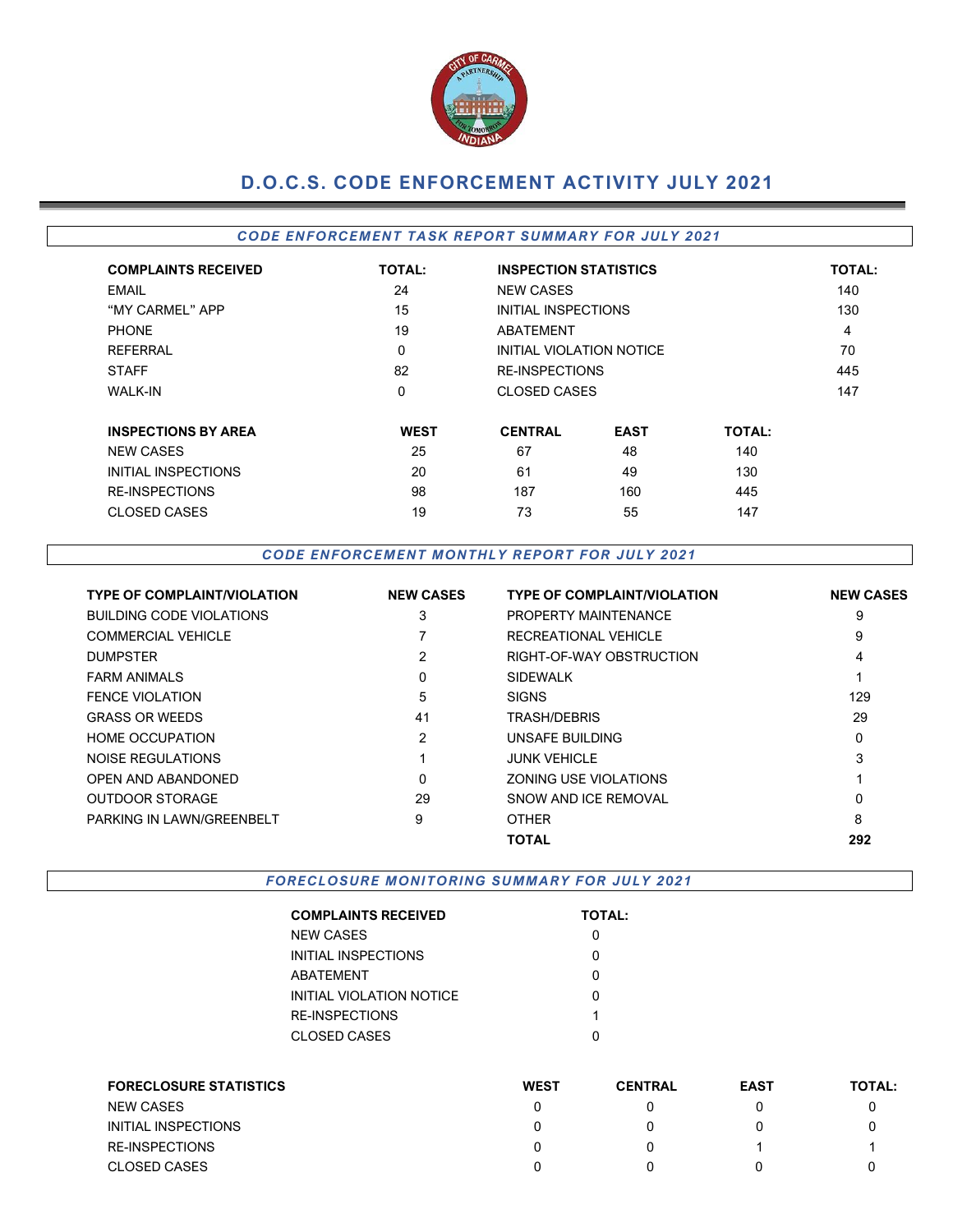# **DEPARTMENT OF COMMUNITY SERVICES INCOME REPORT JULY 1-31, 2021**



| <b>TRANSACTION TYPE:</b>                                                     | <b>TRANSACTIONS:</b> | <b>AMOUNT:</b>                 |
|------------------------------------------------------------------------------|----------------------|--------------------------------|
| BUILDING PERMITS: [Includes the fee for full Certificate of Occupancy (C/O)] | 138                  | \$<br>112,122.75               |
| <b>DEMOLITION PERMITS:</b>                                                   | 3                    | \$<br>888.00                   |
| <b>LATE FEES:</b>                                                            | 2                    | \$<br>1,517.00                 |
| RE-INSPECTION, ADDITIONAL INSPECTION, AND/OR TEMP C/O:                       | 50                   | \$<br>6,035.00                 |
| PLAN AMENDMENT: (Commercial / Institutional)                                 | $\mathbf 0$          | \$                             |
| <b>PLAN AMENDMENT: (Residential)</b>                                         | 2                    | \$<br>374.00                   |
| <b>SPECIAL EVENT PERMITS:</b>                                                | 2                    | \$<br>374.00                   |
| TEMPORARY USE PERMITS/EXTENSIONS:                                            | 1                    | \$<br>378.00                   |
| <b>APPEALS:</b>                                                              | 0                    | \$                             |
| <b>FENCE PERMITS:</b>                                                        | 25                   | \$<br>1,346.00                 |
| FENCE LIABILITY WAIVER: (Paid to Hamilton County)                            | 21                   | \$<br>560.00                   |
| <b>ABATEMENT:</b>                                                            | 0                    | \$                             |
| <b>ADLS:</b>                                                                 | 1                    | \$<br>1,150.00                 |
| <b>ADLS AMENDMENT:</b>                                                       | 1                    | \$<br>763.00                   |
| <b>COMMITMENT AMENDMENT:</b>                                                 | 0                    | \$                             |
| <b>DEVELOPMENT PLAN:</b>                                                     | 1                    | \$<br>1,485.25                 |
| <b>DEVELOPMENT PLAN AMENDMENT:</b>                                           | 0                    | \$                             |
| <b>HPR REVIEW:</b>                                                           | 0                    | \$                             |
| <b>ORDINANCE AMENDMENT:</b>                                                  | $\mathbf 0$          | \$                             |
| <b>PLAT VACATE:</b>                                                          | 0                    | \$                             |
| <b>PRIMARY PLAT:</b>                                                         | 1                    | \$<br>1,422.00                 |
| PRIMARY PLAT AMENDMENT:                                                      | 0                    | \$                             |
| <b>PUD ORDINANCES:</b>                                                       | 0                    | \$                             |
| <b>REZONE:</b>                                                               | 0                    | \$                             |
| <b>ADDITIONAL WAIVER:</b>                                                    | 0                    | \$                             |
| <b>SDR SITE PLAN REVIEW:</b>                                                 | 0                    | \$                             |
| <b>SECONDARY PLAT/REPLAT:</b>                                                | $\overline{c}$       | \$<br>2,570.00                 |
| <b>SUBDIVISION WAIVER:</b>                                                   | 0                    | \$                             |
| <b>MISC. ZONING WAIVER:</b>                                                  | 0                    | \$                             |
| <b>TAC ONLY:</b>                                                             | 0                    | \$                             |
| <b>DEVELOPMENT STANDARDS VARIANCE:</b>                                       | $\mathbf 0$          | \$                             |
| <b>HEARING OFFICER REVIEW:</b>                                               | 6                    | \$<br>1,157.00                 |
| <b>SPECIAL EXCEPTION VARIANCE:</b>                                           | 0                    | \$                             |
| <b>SPECIAL USES:</b> (Includes Special Use Amendments)                       | 0                    | \$<br>$\overline{\phantom{a}}$ |
| <b>USE VARIANCE:</b>                                                         | 0                    | \$                             |
| <b>SIGN PERMITS:</b>                                                         | 28                   | \$<br>6,040.96                 |
| <b>ZONING DETAILS/LETTER:</b>                                                | 1                    | \$<br>109.00                   |
| PARK & RECREATION IMPACT FEE (PRIF):                                         | 20                   | \$<br>76,630.00                |
| <b>TOTALS:</b>                                                               |                      |                                |
| <b>GENERAL FUND #101:</b>                                                    |                      | \$<br>138,291.96               |
| <b>PRIF ACCOUNT #106:</b>                                                    |                      | \$<br>49,882.00                |
| <b>PRIF ACCOUNT # 902:</b>                                                   |                      | \$<br>26,748.00                |
| <b>UTILITY FEES: (Sewer/Water permits)</b>                                   |                      | \$<br>106,339.00               |
| <b>TOTAL DEPOSIT:</b>                                                        |                      | \$<br>321,260.96               |
| Last Month's General Fund Deposit:                                           |                      | 268,925.76<br>\$               |
| <b>Last Month's Total Deposit:</b>                                           |                      | \$<br>840,355.76               |

**NOTE: Receipts were deposited for 22 business days this month.**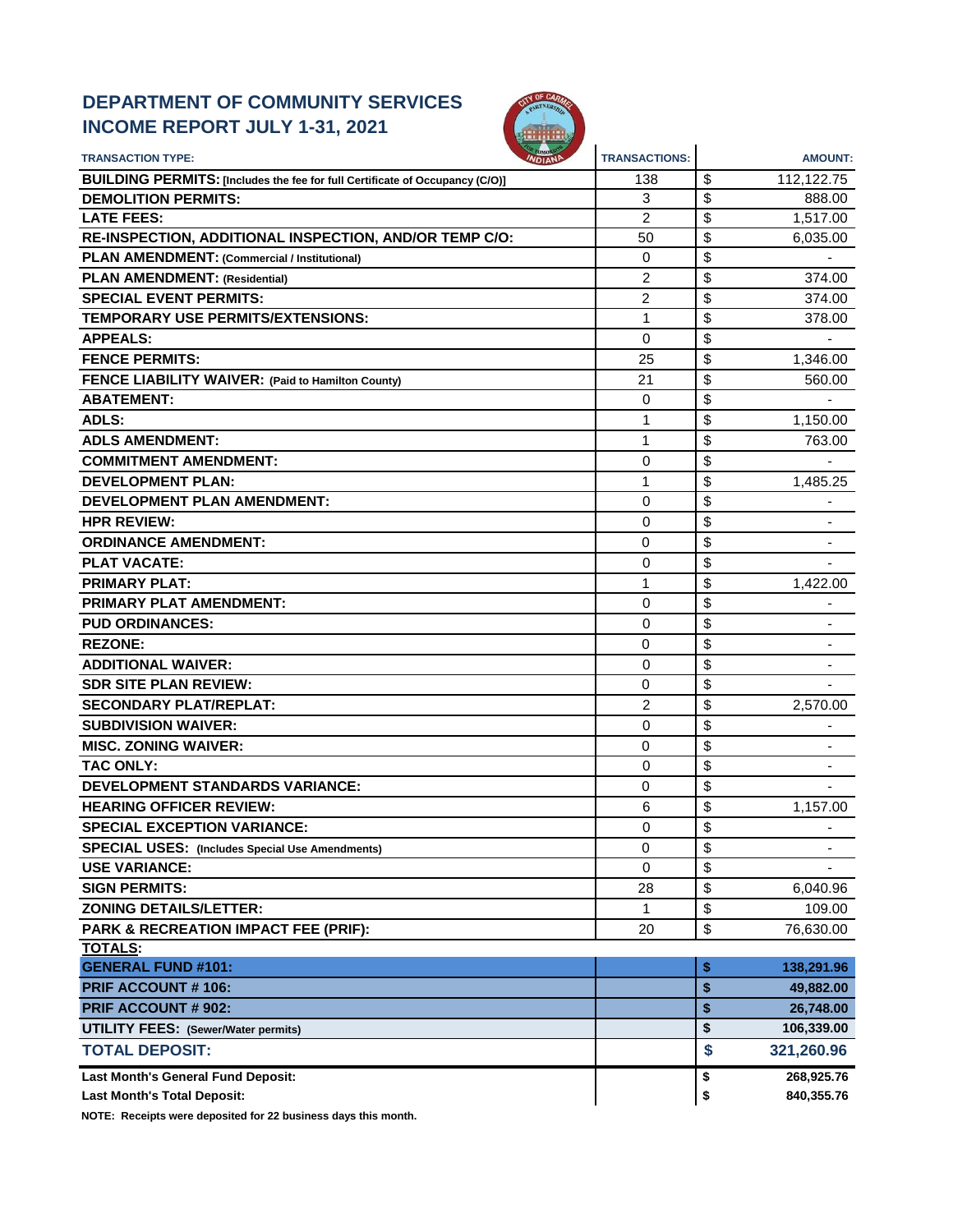# **City of Carmel Monthly Permits Issued 7/1/2021 - 7/31/2021**

**Page 1**

## Date: 8/4/2021

|                    | <b>Status</b>                  | Permit NO                    | Lot  | Subdivision                                      | Property Address                                                               | Permit Type Description                         | Estimated       | <b>Contact Name</b><br>Sq Ft                     | <b>Contact Address</b>                                         | Contact City, State Zip                                                  | Property Owner (as listed per applicant) | Owner Address                                    | Owner City, State Zip                      |
|--------------------|--------------------------------|------------------------------|------|--------------------------------------------------|--------------------------------------------------------------------------------|-------------------------------------------------|-----------------|--------------------------------------------------|----------------------------------------------------------------|--------------------------------------------------------------------------|------------------------------------------|--------------------------------------------------|--------------------------------------------|
| <i>ssue</i>        |                                |                              |      |                                                  |                                                                                |                                                 | Cost of         |                                                  |                                                                |                                                                          |                                          |                                                  |                                            |
| Date               |                                |                              |      |                                                  |                                                                                |                                                 | Construction    |                                                  |                                                                |                                                                          |                                          |                                                  |                                            |
| 7/1/2021           | ISSUED                         | B-2021-00777                 |      | <b>WESTMONT</b>                                  | 1639 ALTAIR DR, CAR, 46032                                                     | <b>RES - ADDITION</b>                           | \$20,000.00     | 173,00 Archadeck of Northern Indianapolis        | 5065 Brighton Drive                                            | Whitestown, IN 46075                                                     | Carlo Cochran                            | 1639 Altair Dr                                   | Carmel, IN 46032                           |
|                    | ISSUED                         | F-2021-00187                 |      | VILLAGE OF MOUNT CARMEL                          | 35 BENNETT RD, CARMEL, 46032                                                   | <b>FENCE - NEW</b>                              |                 | Bob VanVoorst                                    | 35 Bennett Road                                                | Carmel, IN 46032                                                         | Bob VanVoorst                            | 35 Bennett Road                                  | Carmel, IN 46032                           |
|                    | <b>ISSUED</b>                  | B-2021-00951                 |      | WESTMONT                                         | 13750 PINTO DR, CARMEL, 46032                                                  | <b>RES - POOL</b>                               | \$50,000.00     | 2,030.00 Hendrick Pool                           | 6383 W Broadway                                                | McCordsville, IN 46055                                                   | Justin Seacat                            | 13750 Pinto Circle                               | Carmel, IN 46032                           |
|                    | <b>ISSUED</b>                  | B-2021-00956                 |      | NATHANIEL CREEK                                  | 14050 WEST RD, CARMEL, 46074                                                   | <b>RES - SGNLFAM</b>                            | \$1,700,000.00  | 9,231.00 GRADISON BUILDING CORP                  | 5330 E 75TH ST STE 156                                         | INDIANAPOLIS, IN 46250                                                   | <b>CLINT &amp; ADRIEANNE CARY</b>        | 13967 WILLMUTH DR                                | CARMEL, IN 46074                           |
|                    | <b>ISSUED</b>                  | B-2021-01054                 |      |                                                  | 507 ALMOND CREEK DR, CAR, 46032                                                | <b>RES - ELECTRICAL</b>                         |                 | David Ryersor                                    | 10652 Deandra Drive                                            | Zionsville, IN 46077                                                     | Republic Development                     | 13578 E. 131st Street, Suite 200                 | ishers, IN 46037                           |
|                    | <b>ISSUED</b>                  | B-2021-01057                 |      | JACKSONS GRANT ON WILLIAMS<br><b>CREEK</b>       | 561 ALMOND CREEK DR, CAR, 46032                                                | <b>RES - ELECTRICAL</b>                         |                 | Tim Magill                                       | 10652 Deandra Drive                                            | Zionsville, IN 46077                                                     | Republic Development                     | 13578 E. 131st Street, Ste. 200                  | Fishers, IN 46037                          |
|                    | ISSUED                         | B-2021-01056                 |      |                                                  | 554 ALMOND CREEK DR, CAR, 46032                                                | <b>RES - ELECTRICAL</b>                         |                 | Tim Magill                                       | 10652 Deandra Drive                                            | Zionsville, IN 46077                                                     | Republic Development                     | 13578 E. 131st Street, Ste. 200                  | Fishers, IN 46037                          |
|                    | <b>CLOSE</b>                   | B-2021-00820                 |      | SPRINGMILL CROSSING                              | 13624 WOOD MILL CT, CARMEL, 46032                                              | <b>RES - REMODEL</b>                            | \$6,200.00      | $48.00$ Jaco Indy                                | 17241 Foundation Parkway                                       | Westfield, IN 46074                                                      | Stephanie Sosa                           | 13624 Wood Mill Ct                               | Carmel, IN 46032                           |
|                    | <b>ISSUED</b>                  | B-2021-00786                 |      |                                                  | 40 PINE VALLEY DR, CAR, 46032                                                  | <b>RES - ADDITION</b>                           | \$80,000.00     | 1,800,00 Randy Gillaspie                         | 40 pine valley dr                                              | Carmel, IN 46032                                                         | Randy Gillaspie                          | 40 pine valley dr                                | Carmel, IN 46032                           |
|                    | <b>ISSUED</b>                  | B-2021-01055                 |      |                                                  | 530 ALMOND CREEK DR, CAR, 46032                                                | <b>RES - ELECTRICAL</b>                         |                 | <b>Tim Magill</b>                                | 10652 Deandra Drive                                            | Zionsville, IN 46077                                                     | Republic Development                     | 13578 E. 131st Street, Ste. 200                  | ishers, IN 46037                           |
|                    | ISSUED                         | B-2021-00487                 |      | <b>SPRING MILL PLACE</b>                         | 320 SPRING RIDGE CT, CARMEL, 46032                                             | <b>RES-ACCSTRCT</b>                             | \$50,000.00     | 720.00 Bob Abbott                                | 11585 E 241 St                                                 | Cicero, IN 46034                                                         | Joe Sergi                                | 320 Spring Ridge Ct                              | Carmel, IN 46032                           |
|                    | <b>ISSUED</b>                  | B-2021-00766                 |      |                                                  | 3510 E 96TH ST, INDIANAPOLIS, 46240                                            | COMM - ADDITION                                 | \$1,500,000.00  | 41.470.00 Jake Gibson                            | 3024 Ridgeview Drive                                           | Indianapolis, IN 46226                                                   | Wood 96th St RE, LLC                     | 3510 & 3520 East 96th Street                     | ndianapolis, IN 46240                      |
|                    | <b>ISSUED</b>                  | B-2021-00877                 |      | JACKSONS GRANT ON WILLIAMS<br><b>REEK</b>        | 497 MENDENHALL DR, CARMEL, 46032                                               | <b>RES - SGNLFAM</b>                            | \$1,524,771.25  | 9,773.00 Kristen McConnell                       | 4630 Lisborn Dr                                                | Carmel, IN 46033                                                         | Johnny R. and Pamela B Cross             | 497 Mendenhall Dr.                               | Carmel, IN 46032                           |
|                    | <b>ISSUED</b>                  | B-2021-00987                 | ካ 34 | <b>SMOKEY RIDGE</b>                              | 13672 SMOKEY RIDGE DR, CAR, 46033                                              | <b>RES - POOL</b>                               | \$50,000.00     | 2,090,00 Hendrick Pool                           | 5383 W Broadway                                                | McCordsville, IN 46055                                                   | Sara Sailors                             | 13672 Smokey Ridge Dr                            | Carmle, IN 46033                           |
| 7/2/2021           | <b>ISSUED</b>                  | B-2021-00384                 |      | VILLAGE OF MOUNT CARMEL                          | 742 W 136TH ST, CAR, 46032                                                     | <b>RES - ADDITION</b>                           | \$68,000.00     | 400.00 Penny Banich Shane C Construction         | 7420 N Shadeland Ave                                           | Indianapolis, IN 46250                                                   | Barbara Broughton                        | 742 W 136th Stree                                | Carmel, IN 46032                           |
|                    | ISSUED                         | B-2021-00936                 |      | HAMLET AT JACKSONS GRANT,                        | 475 RAYLE DR, CAR, 46032                                                       | <b>RES - SGNLFAM</b>                            | \$851,378.00    | 4,562.00 Homes by McKenzie INC                   | 4631 Lisborn Drive                                             | Carmel, IN 46033                                                         | Homes by McKenzie INC                    | 4631 Lisborn Drive                               | Carmel, IN 46033                           |
|                    |                                |                              |      |                                                  |                                                                                |                                                 |                 |                                                  |                                                                |                                                                          |                                          |                                                  |                                            |
|                    | ISSUED                         | B-2021-00603                 |      | C W WEIDLERS                                     | 516 2ND AVE NE, CARMEL, 46032                                                  | <b>RES - SGNLFAM</b>                            | \$974,521.00    | 5,530.00 Old Town Design Group                   | 1132 S. Rangeline Rd. Suite 200                                | Carmel, IN 46032                                                         | Lori Hale                                | 8163 Hewes Place                                 | Indianapolis, IN 46250                     |
| 7/6/2021           | <b>ISSUED</b>                  | B-2021-00683                 |      | VILLAGE OF WESTCLAY                              | 1801 MILFORD ST, CAR, 46032                                                    | <b>RES - ADDITION</b>                           | \$425,000.00    | 1,057,00 Marissa Doner                           | 5335 Winthrop Ave A                                            | Indianapolis, IN 46220                                                   | Amanda + Drew Alden                      | 1801 Milford St                                  | Carmel, IN 46032                           |
|                    | ISSUED                         | B-2021-00534                 |      | <b>CLARIDGE FARM</b>                             | 1414 N CLARIDGE WAY, CARMEL, 46032                                             | <b>RES - ADDITION</b>                           | \$52,000.00     | 1,700,00 LT GATES                                | 1414 North Claridge Way                                        | Carmel, IN 46032                                                         | LT GATES                                 | 1414 North Claridge Way                          | Carmel, IN 46032                           |
|                    | <b>ISSUED</b><br>ISSUED        | B-2021-00911<br>F-2021-00166 |      | <b>SHELBORNE GREENE</b><br><b>SADDLE CREEK</b>   | 3487 INVERNESS BLVD, CARMEL, 46032                                             | <b>RES - ADDITION</b>                           | \$20,000.00     | 450.00 David Gilman                              | 3487 Inverness Blvd                                            | Carmel, IN 46032<br>Indianapolis, in 46226                               | Abdo Abasha<br>Neal Ward                 | 3487 Inverness Blvd<br>14230 Chariots Whisper Dr | Carmel, IN 46032<br>Carmel, IN 46074       |
|                    |                                |                              |      |                                                  | 14230 CHARIOTS WHISPER DR, CARMEL                                              | <b>FENCE - NEW</b>                              |                 | Draper Fencing Company                           | 4143 Kingman Dr                                                |                                                                          |                                          |                                                  |                                            |
|                    | ISSUED                         | B-2021-00848                 |      | PRESERVE AT BEAR CREEK, THE                      | 4453 VOYAGEUR WAY, CAR, 46074                                                  | <b>RES - REMODEL</b>                            | \$24,000.00     | 1,300.00 all around remodel llc                  | 18901 northbrook cir                                           | westfield, in 46074                                                      | I RI                                     | 4453 Voyageur way                                | carmel, in 46074                           |
| 7/7/2021           | <b>ISSUED</b>                  | B-2021-00975                 |      |                                                  | 13645 SHELBORNE RD, CARMEL, 46074                                              | RES - DECK                                      | \$1,200.00      | 48.00 Jeffrey Daron                              | 13645 Shelborne Road                                           | Carmel, IN 46074                                                         | Jeffrey Daron                            | 13645 Shelborne Road                             | Carmel, IN 46074                           |
|                    | ISSUED                         | B-2021-01079                 |      | <b>SMOKEY KNOLL</b>                              | 651 WOODBINE DR, CAR, 46033                                                    | <b>RES - ELECTRICAL</b>                         |                 | Rachelle Roeder                                  | 5827 Churchman Ave                                             | Indianapolis, IN 46203                                                   | Lili Mowery                              | 651 Woodbine Dr                                  | Carmel, IN 46033                           |
|                    | ISSUED                         | B-2021-00905                 |      | LAURELWOOD                                       | 954 LAURELWOOD, CARMEL, 46032                                                  | <b>RES - POOL</b>                               | \$60,000.00     | 2,128.00 Jeff Burke                              | 5204 West 84th Street                                          | Indianapolis, IN 46268                                                   | Nicole Martin                            | 954 Laurelwood                                   | Carmel, IN 46032                           |
|                    | ISSUED                         | B-2021-00997                 |      | PLUM CREEK FARMS                                 | 12750 STANWICH PL. CARMEL, 46033                                               | <b>RES - REMODEL</b>                            | \$25,000.00     | 209.00 Dave Thompson Group                       | 11911 Lakeside Drive                                           | Fishers, IN 46038                                                        | Terry and Patty Fisher                   | 12750 Stanwich Place                             | Carmel, IN 46033                           |
|                    | <b>ISSUED</b><br><b>ISSUED</b> | B-2021-00946<br>B-2021-01087 |      | <b>LONGRIDGE ESTATES</b><br><b>BROOKSHIRE</b>    | 13712 CUNNINGHAM DR, CARMEL, 46074<br>3853 E 126TH ST, CARMEL, 46033           | <b>RES-ACCSTRCT</b>                             | \$15,000.00     | 30,00 Dave Thompson Group<br>Mister Sparky       | 11911 Lakeside Drive<br>4040 Industrial Blvd                   | Fishers, IN 46038<br>Indianapolis, IN 46254                              | Doug Cipkala<br>Mark Klotz               | 13712 Cunningham Drive<br>3853 E. 126th          | Carmel, IN 46074<br>Carmel, IN 46033       |
|                    | ISSUED                         | B-2021-00089                 |      | C W WEIDLERS                                     | 631 1ST AVE NE, CARMEL, 46032                                                  | <b>RES - ELECTRICAL</b><br><b>RES - SGNLFAM</b> | \$789,295.00    | 4,803.00 Old Town Design Group                   | 1132 S. Rangeline Rd. Suite 200                                | Carmel, IN 46032                                                         | Pete and Heather Iffert                  | 1140 Pimbburg Ct.                                | Indianapolis, IN 46260                     |
|                    | <b>ISSUED</b>                  | B-2021-00729                 |      | CLAYBRIDGE AT SPRINGMILI                         | 686 MAYFAIR LN, CARMEL, 46032                                                  | <b>RES - POOL</b>                               | \$50,000.00     | 269.00 Burke Pool Company                        | 5204 West 84th Stree                                           | Indianapolis, IN 46268                                                   | Janet Nine                               | 686 MAYFAIR LN                                   | Carmel, IN 46032                           |
|                    | <b>ISSUED</b>                  | B-2021-00945                 |      | <b>LONGRIDGE ESTATES</b>                         | 13712 CUNNINGHAM DR, CARMEL, 46074                                             | <b>RES-ACCSTRCT</b>                             | \$40,000.00     | 272.00 Dave Thompson Group                       | 11911 Lakeside Drive                                           | Fishers, IN 46038                                                        | Doug Cipkala                             | 13712 Cunningham Drive                           | Carmel, IN 46074                           |
| 7/8/2021           | ISSUED                         | F-2020-00392                 |      | CARMELWOOD                                       | 135 SYLVAN LN, CARMEL, 46032                                                   | <b>FENCE - NEW</b>                              |                 | Philip Rolf                                      | 1976 south 500 west                                            | Lebanon, In 46052                                                        | <b>Steve Hilbert</b>                     | 135 sylvan lane                                  | Carmel, In 46032                           |
|                    | ISSUED                         | F-2021-00211                 |      | <b>HENRY ROBERTS</b>                             | 120 1ST AVE NW, CAR, 46032                                                     | <b>FENCE - NEW</b>                              |                 | Bullseye Fence Design, Inc.                      | P.O. Box 941                                                   | Noblesville, IN 4606                                                     | Gomathi Jermakowicz                      | 350 Monon blvd Unit 416                          | Carmel, IN 46032                           |
| 7/9/2021           | <b>ISSUED</b>                  | B-2021-00959                 |      | THE GROVE                                        | 2910 STONERIDGE CT, CARMEL, 46032                                              | <b>RES - ADDITION</b>                           | \$25,000.00     | 856.00 Patrick Ehret / Artisan outdoor craftsman | 11071 E 126th street                                           | Fishers, IN 46038                                                        | <b>Keller</b>                            | Stoneridge Ct.                                   | Carmel, IN 46032                           |
|                    | ISSUED                         | B-2021-01089                 |      |                                                  | 1730 E 106TH ST, CARMEL, 46032                                                 | <b>RES - ELECTRICAL</b>                         |                 | Jewel Electric LLC                               | 120 N Whitcomb Ave                                             | Indianapolis, IN 46224                                                   | Dave and Lisa Post                       | 5909 Silas Moffitt Way                           | Carmel, IN 46033                           |
|                    | <b>ISSUED</b>                  | B-2021-00900                 |      | <b>SPRING MILL PLACE</b>                         | 328 SPRINGMILL CT, CAR, 46032                                                  | <b>RES - ADDITION</b>                           | \$15,000.00     | 336.00 Patrick Ehret                             | 11071 E. 126th Street                                          | Fishers, IN 46038                                                        | Kluetz                                   | 423 Spring Mill Court                            | Carmel, IN 46032                           |
|                    | <b>ISSUED</b>                  | B-2021-00957                 |      | CHERRY CREEK ESTATES                             | 13992 WASHITA CT, CARMEL, 46033                                                | <b>RES - REMODEI</b>                            | \$49,000.00     | 1,100.00 Greyslate Building Group                | 897 Parker Lane                                                | Westfield, IN 46074                                                      | Chris Rickett                            | 13992 Washita Ct                                 | Carmel, IN 46033                           |
| 7/12/2021          | <b>ISSUED</b>                  | B-2021-01036                 |      | VILLAGE OF WESTCLAY                              | 1898 TROWBRIDGE HIGH ST, CARMEL, 46032                                         | <b>RES - REMODEL</b>                            | \$135,375.00    | 370.00 Jon Oliver                                | 925 Conner Street                                              | Noblesville, IN 46060                                                    | Chris & Jessica Kodatsky                 | 1898 Trowbridge High Stret                       | Carmel, IN 46032                           |
| 7/13/2021          | SSUED<br><b>ISSUED</b>         | B-2021-00910<br>F-2021-00076 |      | SANCTUARY AT 116TH STREET<br>SPRINGMILL CROSSING | 11710 COLD CREEK CT, ZIONSVILLE, 46077<br>13637 SPRINGMILL BLVD, CARMEL, 46032 | <b>RES - REMODEL</b><br><b>FENCE - NEW</b>      | \$200,000.00    | 5,000.00 Paul Shoopman                           | 11731 Cold Creek Court                                         | Zionsville, IN 46077<br>Carmel, IN 46032                                 | Paul Shoopman<br>Caroline Dury           | 11731 Cold Creek Court                           | Zionsville, IN 46077<br>Carmel, IN 46032   |
|                    | ISSUED                         | B-2021-00736                 |      | <b>LAURA VISTA</b>                               | 2677 FAUST CT, CARMEL, 46033                                                   | <b>RES - SGNLFAM</b>                            | \$400,000.00    | Caroline Dury<br>2.260.00 Steve Schutz           | 13637 SpringMill Blvd<br>1016 3rd Ave. SW                      | Carmel, IN 46032                                                         | <b>Steve Schutz</b>                      | 13637 SpringMill Blvd<br>1016 3rd Ave. SW        | Carmel, IN 46032                           |
|                    | <b>ISSUED</b>                  | B-2021-00988                 |      | SUNRISE ON THE MONON                             | 1453 SUNDOWN CIR, CAR, 46280                                                   | <b>RES - POOL</b>                               | \$50,000.00     | 1,344.00 Gary Hendrick                           | 6383 W Broadway                                                | McCordsville, IN 46055                                                   | <b>KYLA MAPALAD</b>                      | 1453 SUNDOWN CIRCLE                              | CARMEL, IN 46280                           |
|                    | ISSUED                         | B-2021-00994                 |      | HAMLET AT JACKSONS GRANT,                        | 12064 SIGILLARY WAY, CARMEL, 46032                                             | <b>RES - SGNLFAM</b>                            | \$818,990.00    | 3,754.00 Homes by McKenzie INC                   | 4631 Lisborn Drive                                             | Carmel, IN 46033                                                         | Homes by McKenzie INC                    | 4631 Lisborn Drive                               | Carmel, IN 46033                           |
|                    |                                |                              |      | THE                                              |                                                                                |                                                 |                 |                                                  |                                                                |                                                                          |                                          |                                                  |                                            |
|                    | ISSUED                         | B-2021-01001                 |      | <b>GRAY OAKS</b>                                 | 14275 GRAY OAKS CT, CARMEL, 46033                                              | <b>RES - SGNLFAM</b>                            | \$645,000.00    | 5.231.00 Wedgewood Building Company              | 32 First St NE                                                 | Carmel, IN 46032                                                         | Wedgewood Building Company               | 32 First St NE                                   | Carmel, IN 46032                           |
|                    | <b>ISSUED</b>                  | B-2021-01025                 |      | <b>OAK TREE</b>                                  | 11687 OAK TREE WAY, CARMEL, 46032<br>1528 JENSEN DR. CAR. 46032                | <b>RES - REMODEI</b>                            | \$175,000.00    | 2,000.00 Amy Miller                              | 11422 E Lakeshore Dr                                           | Carmel, IN 46033                                                         | Matt Hare                                | 11687 Oak Tree Way                               | Carmel, IN 46032                           |
|                    | ISSUED<br>ISSUED               | B-2021-01040                 |      | <b>CLAY CORNER</b><br>VILLAGE OF WESTCLAY        | 2583 HARLESTON ST, CARMEL, 46032                                               | <b>RES - REMODEL</b>                            | \$62,108.1      | 1.173.00 Kendra Bunch<br>MEGAN MEZZETTA          | 8847 Commerce Park Place Suite J<br>1828 N CENTRAL AVE STE 100 | Indianapolis, IN 46268<br>  INDIANAPOLIS. IN 46202     ONYX AND EAST LLC | Richard and Shanida Byrnes               | 1528 Jensen Drive<br>1828 N CENTRAL AVE STE 100  | Carmel, IN 46032<br>INDIANAPOLIS, IN 46202 |
|                    | <b>ISSUED</b>                  | B-2021-01080<br>B-2021-01081 |      | VILLAGE OF WESTCLAY                              | 2584 FILSON ST, CARMEL, 46032                                                  | RES - ELECTRICAL<br><b>RES - ELECTRICAL</b>     |                 | MEGAN MEZZETTA                                   | 1828 N CENTRAL AVE STE 100                                     | INDIANAPOLIS, IN 46202                                                   | ONYX AND EAST LLC                        | 1828 N CENTRAL AVE STE 100                       | INDIANAPOLIS, IN 46202                     |
|                    | ISSUED                         | B-2021-00844                 |      | VILLAGE AT WESTON PLACE                          | 3880 CORNWALLIS LN, CARMEL, 46032                                              | <b>RES - ADDITION</b>                           | \$8,765.00      | 100.00 Jonathan Taylor                           | 1435 Brookville Way, Suite E                                   | Indianapolis, IN 46239                                                   | Hebzer, Amelia                           | 3880 Cornwallis Lane                             | Carmel, IN 46032                           |
|                    | <b>ISSUED</b>                  | B-2021-00941                 |      | TAYLOR TRACE                                     | 14565 TAYLOR TRACE DR, CARMEL, 46033                                           | RES - POOL                                      | \$80,000.00     | 3,164.00 Charity Cummiskey                       |                                                                |                                                                          | Charity Cummiskey                        | 14565 Taylor Trace Dr.                           | Carmel, IN 46033                           |
|                    | <b>ISSUED</b>                  | B-2021-00756                 |      | <b>CHESWICK PLACE</b>                            | 13662 FRENCHMANS CRK, CARMEL, 46032                                            | <b>RES - ADDITION</b>                           | \$28,963.00     | 256.00 Jonathan Taylor                           | 1435 Brookville Way., Suite E                                  | Indianapolis, IN 46239                                                   | Jaipal Singh                             | 13662 Frenchmans Creek                           | Carmel, IN 46032                           |
|                    | ISSUED                         | B-2021-00898                 |      | <b>LEXINGTON FARMS</b>                           | 1100 ARLINGTON CT, INDIANAPOLIS, 46280                                         | <b>RES - ADDITION</b>                           | \$11,148.00     | 132.00 Jonathan Taylor                           | 1435 Brookville Way, Suite E                                   | Indianapolis, IN 46239                                                   | Rick Garlin                              | 1100 Arlington Ct                                | Indianapolis, IN 46280                     |
|                    | ISSUED                         | B-2021-01045                 |      | <b>WESTMONT</b>                                  | 1581 ALTAIR DR, CARMEL, 46032                                                  | <b>RES - REMODEL</b>                            | \$14,000.00     | 1,408.00 Marcelino Grande                        | 14360 Oak Ridge Rd.                                            | Carmel, IN 46032                                                         | Kyle Kranz                               | 1581 Altair Dr.                                  | Carmel, IN 46032                           |
|                    | ISSUED                         | B-2021-00926                 |      |                                                  | 1020 3RD AVE SW, CAR, 46032                                                    | COMM - COLOC                                    | \$0.00          | $0.00$ Crown Castle                              | 2000 Corporate Dr, Canonsburg, PA 15317                        | CANNONSBURG, PA 15317                                                    | Crown Castle                             | 2000 Corporate Dr, Canonsburg, PA 15317          | CANNONSBURG, PA 15317                      |
|                    | ISSUED                         | B-2021-00937                 |      | HAMLET AT JACKSONS GRANT,<br>THE                 | 12036 SIGILLARY WAY, CARMEL, 46032                                             | RES - SGNLFAM                                   | \$800,000.00    | 3,557.00 Homes by McKenzie INC                   | 4631 Lisborn Drive                                             | Carmel, IN 46033                                                         | Homes by McKenzie INC                    | 4631 Lisborn Drive                               | Carmel, IN 46033                           |
|                    | <b>ISSUED</b>                  | B-2021-00973                 |      | <b>LAKES AT HAZEL DELL</b>                       | 12545 BROOKNELL CT, CARMEL, 46033                                              | <b>RES - ADDITION</b>                           | \$100,000.00    | 870.00 Maxwell Mason                             | 121 Winona Drive                                               | Carmel, IN 46032                                                         | Jeff and Lindsay Klein                   | 12545 Brooknell Court                            | Carmel, IN 46033                           |
|                    | ISSUED                         | B-2021-01012                 |      | <b>HARROWGATE</b>                                | 660 E MAIN ST, CAR, 46032                                                      | <b>RES - RESAMEND</b>                           |                 | Pools of Fun                                     | PO Box 576                                                     | Plainfield, IN 46168                                                     | Jeff & Maggie Burks                      | 660 E. Main St.                                  | Carmel, IN 46032                           |
|                    | ISSUED                         | B-2021-00990                 |      | SUNRISE ON THE MONON                             | 1483 SUNDOWN CIR, CAR, 46280                                                   | <b>RES - SGNLFAM</b>                            | \$764,671.00    | 4,402.00 Old Town Design Group                   | 1132 S. Rangeline Rd. Suite 200                                | Carmel, IN 46032                                                         | Patrick and Suzanne O'Connor             | 9815 Seasons West Drive #145                     | Carmel, IN 46280                           |
|                    | ISSUED                         | B-2021-00983                 | 155  | JACKSONS GRANT ON WILLIAMS<br>CREEK              | 12028 OTTO LN, CARMEL, 46032                                                   | RES - SGNLFAM                                   | \$553,483.00    | 3,779.00 Old Town Design Group                   | 1132 S. Rangeline Rd. Suite 200                                | Carmel, IN 46032                                                         | Mehdi Molavi and Julie Vannerson         | 1476 Trail Creek Ct                              | Carmel, IN 46032                           |
|                    | <b>ISSUED</b>                  | B-2021-01082                 | 341  | VILLAGE OF WESTCLAY                              | 2572 FILSON ST, CARMEL, 46032                                                  | <b>RES - ELECTRICAL</b>                         |                 | <b>MEGAN MEZZETTA</b>                            | 1828 N CENTRAL AVE STE 100                                     | INDIANAPOLIS, IN 46202                                                   | MEGAN MEZZETTA                           | 1828 N CENTRAL AVE STE 100                       | INDIANAPOLIS, IN 46202                     |
| 7/14/2021   ISSUED |                                | B-2021-00907                 |      | <b>BROOKSHIRE</b>                                | 4570 BUCKINGHAM CT, CARMEL, 46033                                              | <b>RES - REMODEL</b>                            | \$300,000.00    | 1,789.00 Brad Hill                               | 1982 Glen Cove Drive                                           | Indianapolis, IN 46236                                                   | Kevin and Dana McNutt                    | 4570 Buckingham Court                            | Carmel, IN 46033                           |
|                    | ISSUED                         | B-2021-01105                 |      | RIDGE AT THE LEGACY, THE                         | 6721 FELTON WAY, CAR, 46033                                                    | <b>RES - ELECTRICAL</b>                         |                 | Charles Ryerson                                  | 10652 Deandra Drive                                            | Zionsville, IN 46077                                                     | Robin Guyon                              | 3002 E 56th Street                               | Indianapolis, IN 46220                     |
|                    | ISSUED                         | B-2021-00861                 |      |                                                  | 6310 E MAIN ST, CARMEL, 46033                                                  | COMM - DEMO                                     |                 | Myers Construction Management, Inc.              | 13518 Myrtle Lane                                              | Fishers, IN 46060                                                        | Carmel Clay Parks & Recreation Board     | 1411 116th St E                                  | Carmel, IN 46032                           |
|                    | <b>ISSUED</b>                  | B-2021-00915                 |      |                                                  | 520 E MAIN ST, CAR, 46032                                                      | <b>COMM - ADDITION</b>                          | \$16,230,533.00 | $20,000.00$ Jacob Bower                          | 3834 S. Emerson Ave.                                           | Indianapolis, IN 46203                                                   | Ron Farrand                              | 5201 E. Main St.                                 | Carmel, IN 46033                           |
|                    | ISSUED                         | F-2021-00190                 |      | <b>ASHMOOR SUBDIVISION</b>                       | 3466 YANCEY PL, CARMEL, 46074                                                  | <b>FENCE - NEW</b>                              |                 | AmeriFence                                       | 4340 Hull Street                                               | Indianapolis, IN 46226                                                   | Jim Dodds                                | 3466 Yancey Pl                                   | Carmel, IN 46074                           |
|                    | <b>ISSUED</b>                  | B-2021-00923                 |      | HOMEPLACE                                        | 750 E 106TH ST, INDIANAPOLIS, 46280                                            | COMM - COLOC                                    | \$30,000.00     | 2,850.00 Crown Castle                            | 2000 Corporate Dr, Canonsburg, PA 15317                        | CANNONSBURG, PA 15317                                                    | Crown Castle                             | 2000 Corporate Dr, Canonsburg, PA 15317          | CANNONSBURG, PA 15317                      |
|                    | ISSUED                         | B-2021-01014                 | 17   | <b>BEAR CREEK SOUTH</b>                          | 4483 SPIRIT CIR, CAR, 46074                                                    | RES - SGNLFAM                                   | \$525,000.00    | 5,815.00 PulteGroup                              | 11590 N. Meridian St. #530                                     | Carmel, IN 46032                                                         | PulteGroup                               | 11590 N. Meridian St. #530                       | Carmel, IN 46032                           |

**Total Permits: 149 Total Estimated Cost of Construction: \$43,919,813.19 Total Sq.Ft.: 302,849.70**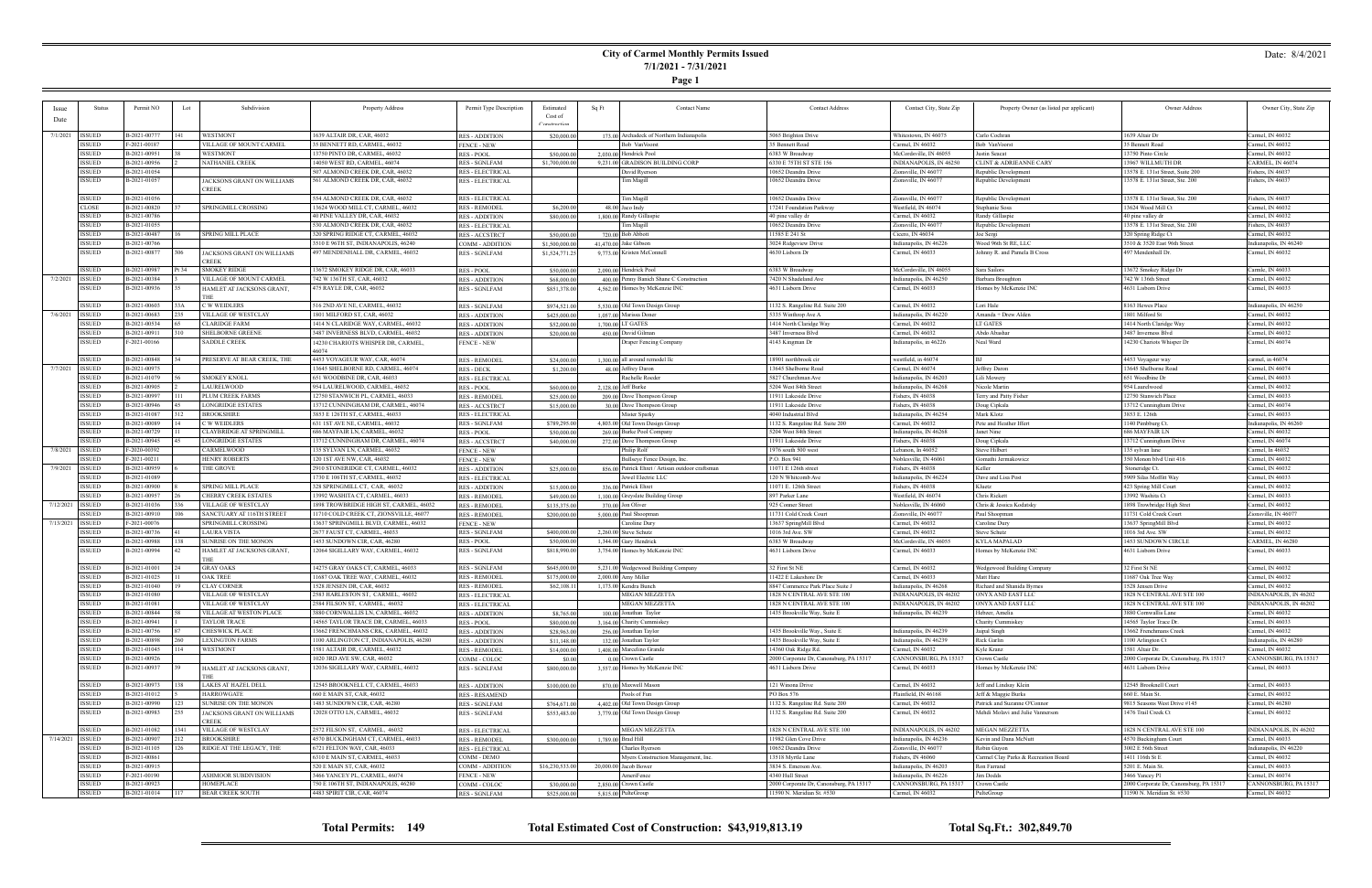# **City of Carmel Monthly Permits Issued 7/1/2021 - 7/31/2021**

**Page 2**

## Date: 8/4/2021

|                    | <b>Status</b> | Permit NO    | Lot           | Subdivision                            |                                         |                              | Estimated         |                 | <b>Contact Name</b>                                    | <b>Contact Address</b>                  |                                                 |                                              | Owner Address                     |                            |
|--------------------|---------------|--------------|---------------|----------------------------------------|-----------------------------------------|------------------------------|-------------------|-----------------|--------------------------------------------------------|-----------------------------------------|-------------------------------------------------|----------------------------------------------|-----------------------------------|----------------------------|
|                    |               |              |               |                                        | Property Address                        | Permit Type Description      | Cost of           | Sq Ft           |                                                        |                                         | Contact City, State Zip                         | Property Owner (as listed per applicant)     |                                   | Owner City, State Zip      |
| Date               |               |              |               |                                        |                                         |                              | $\cap$ netructio: |                 |                                                        |                                         |                                                 |                                              |                                   |                            |
|                    |               |              |               |                                        |                                         |                              |                   |                 |                                                        |                                         |                                                 |                                              |                                   |                            |
| 7/15/2021   ISSUED |               | F-2020-00402 |               | BAILEY'S HAMILTON                      | 508 E 106TH ST, INDIANAPOLIS, 46280     | <b>FENCE - NEW</b>           |                   |                 | American Fence Association                             | 4340 Hull St                            | Indianapolis, IN 46226                          | Alex Eaton                                   | 1508 E 106th St                   | Carmel, IN 46280           |
|                    |               |              |               | HIGHLANDS                              |                                         |                              |                   |                 |                                                        |                                         |                                                 |                                              |                                   |                            |
|                    | <b>ISSUED</b> | B-2021-00992 |               | SANCTUARY AT 116TH STREET              | 1884 WEST RD, ZIONSVILLE, 46077         | <b>RES - REMODEI</b>         | \$39,500.00       | 2,118.00 Yi Shi |                                                        |                                         |                                                 | Yi Shi                                       | 11884 West Rd                     | Zionsville, IN 46077       |
|                    | <b>ISSUED</b> | B-2021-01027 |               | <b>GROVE AT THE LEGACY</b>             | 14230 JAMES DEAN DR, CARMEL, 46033      | <b>RES - SGNLFAM</b>         | \$314,089.00      |                 | 3,262.00 Pyatt Builders                                | 630 3rd Ave SW Ste200                   | Carmel, IN 46032                                | <b>Todd Pyatt</b>                            | 630 3rd Ave SW Ste200             | Carmel, IN 46032           |
|                    | <b>ISSUED</b> | B-2021-00266 |               | RIDGE AT THE LEGACY, THE               | 14385 ARNETT DR, CARMEL, 46033          | <b>RES - POOL</b>            | \$70,000.00       |                 | 750.00 Indy Landscape Concepts                         | 500 N Meridian Street Suite D           | Greenwood, In 46143                             | Miguel & Carolina Medina                     | 14385 Arnertt Drive               | Carmel, In 46033           |
|                    | <b>ISSUED</b> | B-2021-00920 |               | LAKESIDE PARK SUBDIVISION              | 555 DAWN RIDGE DR, CARMEL, 46074        | <b>RES-ACCSTRCT</b>          | \$2,000.00        |                 | 440.00 Matt Locke                                      | 2555 Dawn Ridge                         | Carmel, IN 46074                                | Matt Locke                                   | 2555 Dawn Ridge                   | Carmel, IN 46074           |
|                    | <b>ISSUED</b> | B-2021-01028 |               | <b>GROVE AT THE LEGACY</b>             | 4226 JAMES DEAN DR, CARMEL, 46033       | <b>RES - SGNLFAM</b>         | \$305,426.00      |                 | 2,607.00 Pyatt Builders                                | 630 3rd Ave SW Ste200                   | Carmel, IN 46032                                | <b>Todd Pyatt</b>                            | 630 3rd Ave SW Ste200             | Carmel, IN 46032           |
|                    | <b>ISSUED</b> | B-2021-01046 |               | CHERRY CREEK ESTATES                   | 3995 SALMON DR, CAR, 46033              | RES - POOL                   | \$50,000.00       |                 | 1,392.00 Hendrick Pool                                 | 6383 W Broadway                         | McCordsville, IN 46055                          | Sara Sailors                                 | 13995 Salmon Dr                   | Carmel, IN 46033           |
|                    | <b>ISSUED</b> | B-2021-01099 |               | ORCHARD PARK                           | 605 E 106TH ST, CAR, 46280              | TEMPUSE - SPCLEVNT           |                   |                 | Skip Messinger                                         | 10142 Bradford Rd                       | Avon, IN 46123                                  | Orchard Park Presbyterian Church             | 1605 E 106th St                   | Carmel, IN 46280           |
| 7/16/2021   ISSUED |               | B-2021-01005 |               |                                        | 2259 E 116TH ST, CARMEL, 46032          | COMM - REMODEL               | \$175,000.00      |                 | 2,000.00 Kurt Roubal                                   | 902 N Capitol Ave                       | Indianapolis, IN 46204                          | Forum Credit Union                           | 11313 USA Parkway                 | Fishers, IN 46037          |
|                    |               |              |               | MERCHANTS POINTE<br><b>SUBDIVISION</b> |                                         |                              |                   |                 |                                                        |                                         |                                                 |                                              |                                   |                            |
|                    | <b>ISSUED</b> | B-2021-01031 |               | <b>GROVE AT THE LEGACY</b>             |                                         |                              |                   |                 |                                                        |                                         |                                                 | Todd Pyatt                                   |                                   |                            |
|                    |               |              |               |                                        | 6950 CHERRY CREEK BLVD, CAR, 46033      | <b>RES - SGNLFAM</b>         | \$305,899.00      |                 | 3,242.00 Pyatt Builders                                | 630 3rd Ave SW Ste200                   | Carmel, IN 46032                                |                                              | 630 3rd Ave SW Ste200             | Carmel, IN 46032           |
|                    | <b>ISSUED</b> | B-2021-01032 |               | <b>GROVE AT THE LEGACY</b>             | 6942 CHERRY CREEK BLVD, CAR, 46033      | <b>RES - SGNLFAM</b>         | \$334,260.00      |                 | 2,954.00 Pyatt Builders                                | 630 3rd Ave SW Ste200                   | Carmel, IN 46032                                | <b>Todd Pyatt</b>                            | 630 3rd Ave SW Ste200             | Carmel, IN 46032           |
|                    | <b>ISSUED</b> | B-2021-01033 |               | <b>SUNRISE ON THE MONON</b>            | 9861 BUCKLEBURY LN, CAR, 46280          | <b>RES - SGNLFAM</b>         | \$416,531.00      |                 | 2.265.00 Old Town Design Group                         | 1132 S. Rangeline Rd. Suite 200         | Carmel, IN 46032                                | Steven and Lisa Thompson                     | 16565 Brookhollow Drive           | Westfield, IN 46062        |
|                    | <b>ISSUED</b> | B-2021-01060 |               | ESTATES AT TOWNE MEADOW                | 2878 TOWNE MEADOW DR, CARMEL, 46032     | <b>RES - SGNLFAM</b>         | \$699,000.00      |                 | 6,939.00 PulteGroup                                    | 11590 N. Meridian St. #530              | Carmel, IN 46032                                | PulteGroup                                   | 11590 N. Meridian St. #530        | Carmel, IN 46032           |
|                    | <b>ISSUED</b> | B-2021-01029 |               | GROVE AT THE LEGACY                    | 6987 PICKETT PL, CAR, 46033             | <b>RES - SGNLFAM</b>         | \$258,619.00      |                 | 2,629.00 Pyatt Builders                                | 630 3rd Ave SW Ste 200                  | Carmel, IN 46032                                | <b>Todd Pyatt</b>                            | 630 3rd Avd SW Ste 200            | Carmel, IN 46032           |
|                    | <b>ISSUED</b> | B-2021-01030 |               | <b>GROVE AT THE LEGACY</b>             | 6980 PICKETT PL, CAR, 46033             | <b>RES - SGNLFAM</b>         | \$271,496.00      |                 | 3,045.00 Pyatt Builders                                | 630 3rd Ave SW Ste200                   | Carmel, IN 46032                                | <b>Todd Pyatt</b>                            | 630 3rd Ave SW Ste200             | Carmel, IN 46032           |
| 7/19/2021   ISSUED |               | B-2021-00746 | 181           | <b>BROOKSHIRE</b>                      | 4505 CAMELOT LN, CARMEL, 46033          | <b>RES-ACCSTRCT</b>          | \$30,000.00       |                 | 252.00 PJP Construction                                | 5825 W. North Drive                     | Frankton, IN 46044                              | Arlie Hartman                                | 4505 Camelot Lane                 | Carmel, IN 46033           |
|                    | <b>ISSUED</b> | B-2021-00914 |               | CLARIDGE FARM                          | 2538 GLENDURGAN DR, CARMEL, 46032       | RES - POOL                   | \$45.00           |                 | 288.00 Tara Gavardinas                                 | 12538 Glendurgan Drive                  | 12538 Glendurgan Drive, IN IN   Tara Gavardinas |                                              | 12538 Glendurgan Drive            | 12538 Glendurgan Drive, IN |
|                    |               |              |               |                                        |                                         |                              |                   |                 |                                                        |                                         |                                                 |                                              |                                   |                            |
|                    | <b>ISSUED</b> | B-2021-01013 |               | WOODS AT LIONS CREEK, THE              | 4430 PANTHERA LEO DR, CARMEL, 46074     | <b>RES-ACCSTRCT</b>          | \$103,000.00      |                 | 490.00 Kyla Scheuermann                                | 7802 E 88th Street                      | Indianapolis, IN 46256                          | MaryJo and Jason Tenorio                     | 4430 Panthera Drive               | Carmel, IN 46074           |
|                    | <b>ISSUED</b> | B-2021-01120 |               |                                        | 536 ALMOND CREEK DR. CARMEL, 46032      | COMM - ELECTRICAL            |                   |                 | Telecom Placement, Inc                                 | 15405 Little Eagle Creek Ave            | Zionsville, IN 46077                            | Spectrum owns the power supply               | 3030 Roosevelt Ave                | Indianapolis, IN 46218     |
|                    | <b>ISSUED</b> | B-2021-00924 |               | WOODLAND SPRINGS                       | 3608 ROLLING SPRINGS DR, CARMEL, 46033  | <b>RES - REMODEL</b>         | \$130,000.00      |                 | 416.00 Smith Building                                  |                                         |                                                 | Brent and Anna Maurer                        | 3608 Rolling Springs Dr.          | Carmel, In 46033           |
|                    | <b>ISSUED</b> | B-2021-01010 | 266           | CHERRY CREEK ESTATES                   | 6510 IROQUOIS LN, CARMEL, 46033         |                              |                   |                 |                                                        |                                         |                                                 |                                              |                                   | Carmel, IN 46033           |
|                    | <b>ISSUED</b> | B-2021-01067 |               |                                        |                                         | RES - POOL<br>COMM - REMODEI | \$75,000.00       |                 | 950.00 Daniel Majestic<br>3.167.00 Rachael Bridenstine | 5245 Elmwood Ave                        | Indianapolis, IN 46203                          | Rodney Reinhart                              | 6510 Iroquois Lane                |                            |
|                    |               |              |               |                                        | 250 E 96TH ST #580, INDIANAPOLIS, 46240 |                              | \$100,000.00      |                 |                                                        | 230 N. Rangeline Rd.                    | Carmel, IN 46032                                | Parkwood One, LLC                            | 600 E. 96th St., Suite 150        | ndianapolis, IN 46240      |
|                    | <b>ISSUED</b> | B-2021-00925 |               | <b>BELLEWOOD</b>                       | 4424 SCHMIDLER DR, CAR, 46074           | <b>RES - SGNLFAM</b>         | \$500,000.00      |                 | 3,800.00 Kourtney Homes, LLC                           | 11731 Cold Creek Court                  | Zionsville, IN 46077                            | Kourtney Homes, LLC                          | 11731 Cold Creek Court            | Zionsville, IN 46077       |
|                    | <b>ISSUED</b> | B-2021-01088 |               | BRIARWOOD                              | 5157 CHESTNUT CIR, CARMEL, 46033        | RES - SOLAR                  | \$16,559.40       |                 | 248.50 Jefferson Electric, LLC                         | 2114 E Washington St.                   | Indianapolis, IN 46201                          | Chris Lord                                   | 5157 Chestnut Circle              | Carmel, IN 46033           |
| 7/20/2021 ISSUED   |               | B-2021-00883 | 133           | VILLAGE OF MOUNT CARMEL                | 4340 OAK RIDGE RD, CAR, 46032           | <b>RES-ACCSTRCT</b>          | \$16,153.60       |                 | 448.00 Ephraim Owens                                   |                                         |                                                 | Ephraim Owens                                | 14340 Oak Ridge rd.               | Carmel, IN 46032           |
|                    | <b>ISSUED</b> | B-2021-01023 |               |                                        | 10404 DITCH RD, CAR, 46032              | <b>RES - DEMO</b>            |                   |                 | Jim Arthur                                             | 5780 E 25th Street                      | Indianapolis, IN 46218                          | Scott & Julie Moorehead                      | 10404 Ditch Road                  | Carmel, IN 46032           |
|                    | <b>ISSUED</b> | B-2021-01038 |               | <b>BELLEWOOD</b>                       | 3269 MINK LN, CAR, 46074                | <b>RES - DECK</b>            | \$36,000.00       |                 | 430.00 KILBURN BROS. CONST.                            | 405 VISTA DR.                           | CARMEL, IN 46280                                | JACOB JEFFRIES                               | 13269 Mink Lane                   | Carmel, IN 46074           |
|                    | <b>CLOSE</b>  | B-2021-01064 |               | <b>BRIAR CREEK</b>                     | 0275 LAKESHORE DR E, CARMEL, 46033      | RES - ACCSTRCT               | \$5,896.50        |                 | 180.00 Stephen Yedinak                                 | 10275 Lakeshore Drive East              | Carmel, IN 46033                                | Stephen Yedinak                              | 10275 Lakeshore Drive East        | Carmel, IN 46033           |
|                    | <b>ISSUED</b> | B-2021-00897 |               |                                        | 2215 E 99TH ST, CAR, 46280              | <b>RES - ACCSTRCT</b>        | \$15,000.00       |                 | 432.00 Pat Robinson                                    | 22585 Voss Hiatt Ave                    | Cicero, IN 46034                                | <b>Rick Kasle</b>                            | 2215 East 99th St.                | Carmel, IN 46280           |
| 7/21/2021   ISSUED |               | B-2021-00955 |               | GRANDIN HALL                           | 5361 GRANDIN HALL CIR S, CARMEL, 46033  | <b>RES - ADDITION</b>        | \$78,450.00       |                 | 325.00 SURROUNDINGS by NatureWorks+                    | 200 S. Rangeline Road Suite 120A        | Carmel, IN 46032                                | Chris and Rochelle Meisner                   | 5361 Grandin Hall Circle South    | Carmel, IN 46033           |
|                    | <b>ISSUED</b> | B-2021-00991 | 246           | BROOKSHIRE                             | 4700 ROYAL OAK LN, CARMEL, 46033        | <b>RES - ADDITION</b>        | \$45,000.00       |                 | 269.00 Centennial Construction & Remodeling Services,  | 940 3rd Ave SW                          | Careml, IN 46032                                | Kurt & Lucie Wulliman                        | 4700 Royal Oak Lane               | Carmel, IN 46033           |
|                    |               |              |               |                                        |                                         |                              |                   |                 |                                                        |                                         |                                                 |                                              |                                   |                            |
|                    | <b>ISSUED</b> | B-2021-00954 | 149           | PLUM CREEK NORTH                       | 3146 DUNWOODY LN, CARMEL, 46033         | <b>RES - DECK</b>            | \$24,000.00       |                 | 364.00 JK Construction Group                           | 7958 Turkel Dr.                         | Fishers, IN 46038                               | Josiah and Jen Jones                         | 13146 Dunwoody Lane               | Carmel, IN 46033           |
|                    | <b>ISSUED</b> | B-2021-01085 | 394           | VILLAGE OF WESTCLAY                    | 1853 HORSEGUARD CLSE, CAR, 46032        | RES - POOL                   | \$80,000.00       |                 | 1,100.00 Daniel Majestic                               | 5245 Elmwood Ave                        | Indianapolis, IN 46203                          | Premjit Dhar                                 | 1853 Horseguard Close             | CARMEL, IN 46032           |
|                    | <b>ISSUED</b> | B-2021-01044 |               |                                        |                                         |                              |                   |                 |                                                        |                                         |                                                 |                                              | 1300 W 106th St                   |                            |
|                    |               |              |               |                                        | 1300 W 106TH ST, CARMEL, 46032          | <b>RES-ACCSTRCT</b>          | \$65,185.00       |                 | 565.00 The Smart Pergola                               | 12958 Brighton Ave                      | Carmel, IN 46032                                | Michael And Janie Maurer                     |                                   | Carmel, IN 46032           |
|                    | <b>ISSUED</b> | B-2021-00932 |               |                                        | 431 1ST AVE NW, CAR, 46032              | <b>RES - ADDITION</b>        | \$310,000.00      |                 | 997.00 North Ridge Construction                        | PO Box 823                              | Westfield, IN 46074                             | Barry and Linda Hensen                       | 431 1st Avenue NW                 | Carmel, IN 46032           |
|                    | <b>ISSUED</b> | B-2021-01043 |               | <b>STAFFORD PLACE</b>                  | 14418 ALDERBROOK TRL, CARMEL, 46033     | <b>RES-ACCSTRCT</b>          | \$19,242.00       |                 | 216.00 The Smart Pergola                               | 12958 Brighton Ave                      | Carmel, IN 46032                                | Josh and Lea Marraccini                      | 14418 Alderbrook Trail            | Carmel, IN 46033           |
| 7/22/2021   ISSUED |               | B-2021-00984 |               |                                        | 2 CIVIC SQ, CARMEL, 46032               | COMM - REMODEL               | \$0.00            |                 | 0.00 Myers Construction Management, Inc.               | 13518 Myrtle Lane                       | Fishers, IN 46038                               | City of Carmel                               | 1 Civic Sq                        | Carmel, IN 46032           |
|                    | <b>ISSUED</b> | B-2021-01110 | 302           | <b>BROOKSHIRE</b>                      | 11815 YORKSHIRE LN, CARMEL, 46033       | <b>RES - ELECTRICAL</b>      |                   |                 | <b>Russ George</b>                                     | 1625 Thompson Rd                        | Indianapolis, IN 46217                          | Gerry Hepp                                   | 11815 Yorkshire Ln                | Carmel, IN 46033           |
|                    | <b>ISSUED</b> | B-2021-01141 |               |                                        | 3085 HAMILTON CROSSING BLVD, CARMEL,    | TEMPUSE - SPCLEVNT           |                   |                 | Mike Wiggins                                           | 8020 Zionsville Road                    | Indianapolis, IN 46268                          | Nexus                                        | 13085 Hamilton Crossing Blvd.     | Carmel, IN 46032           |
|                    |               |              |               |                                        | 16032                                   |                              |                   |                 |                                                        |                                         |                                                 |                                              |                                   |                            |
| 7/23/2021   ISSUED |               | B-2021-01106 |               | LAKESIDE PARK SUBDIVISION              | 13956 FOUR SEASONS WAY, CARMEL, 46074   | RES - SOLAR                  | \$16,577.93       |                 | 858.00 BRS Permitting                                  | 1403 N Research Way Bldg J              | Orem, UT 84097                                  | Sara Elizabeth Richter                       | 13956 Four Seasons Way            | Carmel, IN 46074           |
|                    | <b>ISSUED</b> | B-2021-01159 |               | HOMEPLACE                              | 750 E 106TH ST, CAR, 46280              | COMM - COLOC                 | \$20,000.00       |                 | 10.00 Jeannie Koehl                                    | 370 Mallory Station Rd #505             | Franklin, TN 37067                              | Jeannie Koehl                                | 370 Mallory Station Rd #505       | Franklin, TN 37067         |
|                    | <b>ISSUED</b> | B-2021-01052 |               |                                        | 200 S RANGELINE RD #123, CARMEL, 46032  | COMM - REMODEI               | \$100,000.00      |                 | 4,850.00 Jeremy Siegel                                 | 736 Hanover PL #100F                    | Carmel, IN 46032                                | Indiana Design Center, LLC                   | 770 3rd Avenue SW                 | Carmel, IN 46032           |
|                    | <b>ISSUED</b> | B-2021-01094 |               |                                        | 1840 W MAIN ST, CARMEL, 46032           | RES - DEMO                   |                   |                 | Renascent, Inc.                                        | 935 W Troy Ave                          | Indianapolis, IN 46225                          | Sigma Builders                               | 4630 Lisbon Dr                    | Carmel, IN 46033           |
|                    | <b>ISSUED</b> | B-2021-01090 | 116           | <b>BEAR CREEK SOUTH</b>                | 4478 ANDEAN WAY, CAR, 46074             | <b>RES - SGNLFAM</b>         | \$613,000.00      |                 | $6,241.00$ PulteGroup                                  | 11590 N. Meridian St. #530              | Carmel, IN 46032                                | PulteGroup                                   | 11590 N. Meridian St. #530        | Carmel, IN 46032           |
|                    | <b>ISSUED</b> | B-2021-01161 | 352           | <b>WOODLAND SPRINGS</b>                | 2 HORSESHOE LN W, CAR, 46033            | <b>RES - ELECTRICAL</b>      |                   |                 | Burtner Electric                                       | 787 n 10th st                           | noblesville, IN 46060                           | Josh Coulter                                 | 12 Horseshoe Lane                 | Carmel, In 46033           |
|                    | <b>ISSUED</b> | B-2021-01084 |               |                                        | 301 PENNSYLVANIA PKY, INDIANAPOLIS,     | COMM - REMODEI               | \$1,017,000.00    |                 | 28,587.00 Brandon Olnick                               | 5235 Elmwood Avenue                     | Indianapolis, IN 46203                          | Cushman & Wakefield                          | One American Square, Suite 1800   | ndianapolis, IN 46282      |
|                    |               |              |               |                                        | 46280                                   |                              |                   |                 |                                                        |                                         |                                                 |                                              |                                   |                            |
| 7/27/2021 ISSUED   |               | F-2021-00200 |               | WOODLAND GREEN                         | 3906 BRIAN PL, CAR, 46033               | <b>FENCE - NEW</b>           |                   |                 | Draper Fencing Company LLC                             | 4143 Kingman Dr                         | Indianapolis, IN 46228                          | <b>Troy Sipes</b>                            | 3906 Brian Pl                     | Carmel, IN 46033           |
|                    | <b>ISSUED</b> | B-2021-00963 |               | HUNTERSFIELD                           | 793 STEEPLECHASE DR, CARMEL, 46032      |                              | \$40,376.00       |                 | 480.00 Marc Fairchild                                  | 3185 N. Shadeland Ave., Suite 200       | Indianapolis, IN 46226                          | Mary Kathleen Trust of Mary Mathleen         | 3793 Steeplechase Drive           | Carmel, IN 46032           |
|                    |               |              |               |                                        |                                         | <b>RES - DECK</b>            |                   |                 |                                                        |                                         |                                                 |                                              |                                   |                            |
|                    | <b>ISSUED</b> | B-2021-01002 |               | HUNTERS CREEK SOUTH                    | 3769 LANGLEY DR, CARMEL, 46032          | RES - POOL                   | \$7,487.00        |                 | 1,056.00 Nick Kell                                     | 11811 Pendleton Pike                    | Indianapolis, IN 46236                          | Royce Simpkins                               | 13769 Langley Dr.                 | Carmel, IN 46032           |
|                    | <b>ISSUED</b> | B-2021-01111 | 129           | SPRINGMILL PONDS                       | 14040 SEDONA DR, CAR, 46032             | <b>RES - RESAMEND</b>        |                   |                 | Jon Garretson                                          | 20567 Deer Ridge Road                   | Noblesviile, IN 46060                           | Gary Roach                                   | 14040 Sedona Dr.                  | Carmel, IN 46032           |
|                    | <b>ISSUED</b> | B-2021-01113 |               | <b>AUMANS ADDITION</b>                 | 225 SHOSHONE DR, CARMEL, 46032          | <b>RES - ADDITION</b>        | \$40,000.00       |                 | $308,00$ earl cochran                                  | 225 Shoshone Drive.                     | carmel, IN 46032                                | earl cochran                                 | 225 Shoshone Drive.               | carmel, IN 46032           |
|                    | <b>ISSUED</b> | B-2021-01119 |               | SUNRISE ON THE MONON                   | 1510 DAYLIGHT DR, CAR, 46280            | RES - SGNLFAM                | \$560,381.00      |                 | 3,779,00 Old Town Design Group                         | 1132 S. Rangeline Rd. Suite 200         | Carmel, IN 46032                                | Xiang Zhang and Huanzhen Ni                  | 920 Crestlane Dr SE               | Smyrna, GA 30080           |
|                    | <b>ISSUED</b> | B-2021-01121 |               |                                        | 1596 SHELBORNE RD, CAR, 46032           | COMM - ELECTRICAL            |                   |                 | Felecom Placement, Inc                                 | 15405 Little Eagle Creek Ave.           | Zionsville, IN 46077                            | Spectrum owns the power supply               | 3030 Roosevelt Ave.               | ndianapolis, IN 46218      |
|                    | <b>ISSUED</b> | B-2021-01114 |               |                                        | 571 MONON BLVD, CARMEL, 46032           | COMM - NWTENFIN              | \$174,396.40      |                 | 5,657,00 Burnside Builders                             | 5261 N Tacoma Ave, Suite A              | Indianapolis, IN 46220                          | Midtown East Block 3 Office, LLC c/o Cushman | 1633 N Capitol Ave, Suite 105     | Indianapolis, IN 46202     |
|                    |               |              |               |                                        |                                         |                              |                   |                 |                                                        |                                         |                                                 | Wakefield, Inc                               |                                   |                            |
|                    | <b>ISSUED</b> | B-2021-01130 | <b>NEWARK</b> |                                        | 131 UTE DR. CARMEL, 46032               | RES - SOLAR                  | \$27,880.00       |                 | 230.20 Jefferson Electric, LLC                         | 2114 E Washington St                    | Indianapolis, IN 46201                          | Douglas Prince                               | 131 Ute Dr                        | Carmel, IN 46032           |
| 7/28/2021 ISSUED   |               | B-2021-01018 |               |                                        | 0851 HAZEL DELL PKY, CAR, 46280         | COMM - COLOC                 | \$15,000.00       |                 | 100.00 Crown Castle                                    | 2000 Corporate Dr, Canonsburg, PA 15317 | CANNONSBURG, PA 1531                            | Martin Marietta Materials                    | 12220 NORTH MERIDIAN ST SUITE 100 | Carmel, IN 46032           |
|                    | <b>ISSUED</b> | B-2021-01019 | 174           | JACKSONS GRANT ON WILLIAMS             | 2159 SILVARA CT, CAR, 46032             | RES - POOL                   | \$75,000.00       |                 | 950.00 Modish Pools, LLC                               | 4134 Claire Drive #203                  | Indianapolis, IN 46240                          | Robert and Lauren Lamson                     | 12159 SIlvara Court               | Carmel, IN 46032           |
|                    |               |              | <b>CREEK</b>  |                                        |                                         |                              |                   |                 |                                                        |                                         |                                                 |                                              |                                   |                            |
|                    | <b>ISSUED</b> | B-2021-01058 |               |                                        | 225 1ST ST SW, CARMEL, 46032            | <b>RES - REMODEL</b>         | \$50,000.00       |                 | $400.00$ Jane Fleck                                    |                                         |                                                 | Jane Fleck                                   | 225 1st St. S.W.                  | Carmel, IN 46032           |
|                    | <b>ISSUED</b> | B-2021-01072 |               | LAURELWOOD                             | 122 LAURELWOOD, CAR, 46032              | <b>RES - ADDITION</b>        | \$4,000,000.00    |                 | 20,102.00 Hoss Building Group                          | 11825 Broadway Street                   | Indianpolis, IN 46236                           | Laurelwood Drive LLC                         | 1122 Laurelwood                   | Carmel, IN 46032           |
|                    | <b>ISSUED</b> | B-2021-01179 |               | <b>LAKEWOOD GARDENS</b>                |                                         |                              |                   |                 |                                                        |                                         |                                                 | Jason Boley                                  |                                   |                            |
|                    |               |              |               |                                        | 2870 LAKEWOOD DR N, CAR, 46280          | <b>RES - ELECTRICAL</b>      |                   |                 | Jason Boley                                            |                                         |                                                 |                                              | 2870 Lakewood Dr. N.              | Carmel, IN 46280           |
|                    | <b>ISSUED</b> | B-2021-01123 | 794           | <b>VILLAGE OF WESTCLAY</b>             | 2001 MOWBRAY ST, CARMEL, 46032          | <b>RES - REMODEL</b>         | \$90,000.00       |                 | 625.00 Kaylor Inc                                      | 2101 West 161st Street                  | Westfield, IN 46074                             | Dan & Katherine Brundage                     | 2001 Mowbray St.                  | Carmel, In 46074           |
|                    | <b>ISSUED</b> | B-2021-01006 |               |                                        | 313 E CARMEL DR, CAR, 46032             | TEMPUSE - OUTDOOR            |                   |                 | Todd Weber                                             | 10512 E 950 N                           | Brownsburg, IN 46112                            | V & J Land Holdings LLC                      | 313 E Carmel Drive                | Carmel, IN 46032           |
|                    | <b>ISSUED</b> | B-2021-01153 |               | <b>FOSTER RIDGE</b>                    | 398 FOSTER RIDGE LN, CAR, 46033         | RES - DECK                   | \$10,000.00       |                 | 500.00 Greg Wright                                     | 3398 Foster Ridge Lane                  | Carmel, IN 46033                                | Greg Wright                                  | 3398 Foster Ridge Lane            | Carmel, IN 46033           |
|                    | <b>ISSUED</b> | B-2021-01146 |               | <b>FOSTER'S ADDITION</b>               | 421 S RANGELINE RD, CAR, 46032          | COMM - DEMO                  |                   |                 | Aubrey Tarpley                                         | 8450 Scarsdale Drive                    | Indianapolis, IN 46256                          | JMCG Properties, LLC                         | 421 S Rangeline Rd                | Carmel, IN 46032           |

÷

**Total Permits: 149 Total Estimated Cost of Construction: \$43,919,813.19 Total Sq.Ft.: 302,849.70**